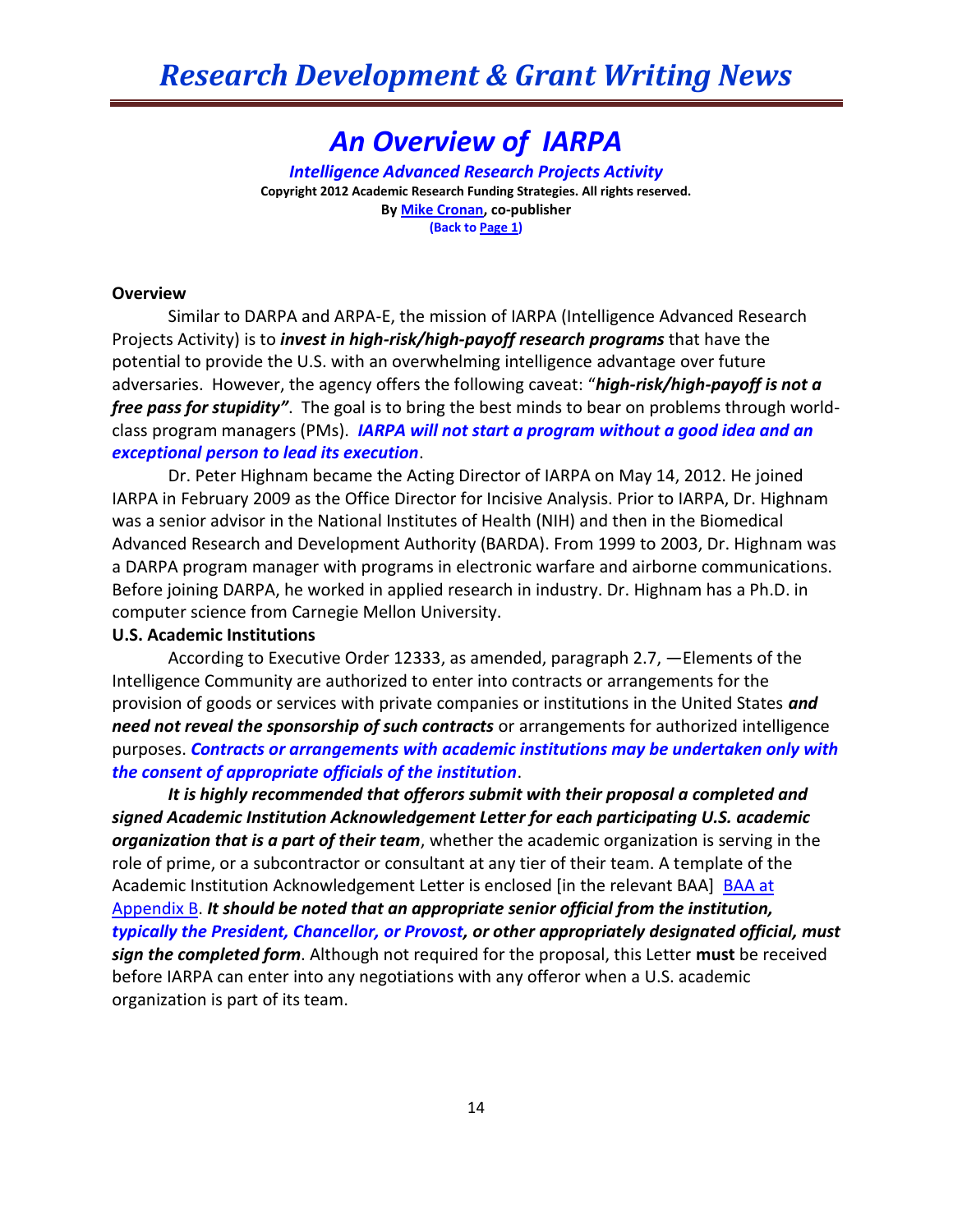### **Research at IARPA**

The key to research success at IARPA can be found in their paraphrasing of the "Heilmeier Catechism" in IARPA BAAs, a set of questions posed by George Harry Heilmeier, former Chief Technology Officer at Texas Instruments, that must be clearly answered by anyone proposing a research project [\(more\)](http://en.wikipedia.org/wiki/George_H._Heilmeier):

- What are you trying to do?
- How does this get done at present?
	- o Who does it?
	- o What are the limitations of the present approaches?
	- o Are you aware of the state-of-the-art and have you thoroughly thought through all the options?
- What is new about your approach?
	- o Why do you think you can be successful at this time?
	- o Given that you've provided clear answers to bullets 1 & 2, have you created a compelling option?
	- o What does first-order analysis of your approach reveal?
- If you succeed, what difference will it make?
	- o Why should IARPA care?
- How long will it take?
	- o How much will it cost?
	- o What are your mid-term and final exams?
	- o What is your program plan?
	- o How will you measure progress?
	- o What are your milestones/metrics?
	- o What is your transition strategy?

Technical and programmatic excellence are required for IARPA. Each Program will have a clearly defined and measurable end-goal, typically 3-5 years out. Intermediate milestones to measure progress are also required. Every Program has a beginning and an end. A new program may be started that builds upon what has been accomplished in a previous program, but that new program must compete against all other new programs.

- This approach, coupled with rotational PM positions, ensures that
- IARPA does not "institutionalize" programs
- Fresh ideas and perspectives are always coming in
- Status quo is always questioned
- Only the best ideas are pursued, and only the best performers are funded.

Moreover, the "P" in IARPA is very important. The Intelligence Advanced Research Projects Activity invests in high-risk, high-payoff research programs with the potential to provide the United States with an overwhelming intelligence advantage over future adversaries. IARPA tackles some of the most difficult challenges across the intelligence agencies and disciplines, and results from its programs are expected to transition to its IC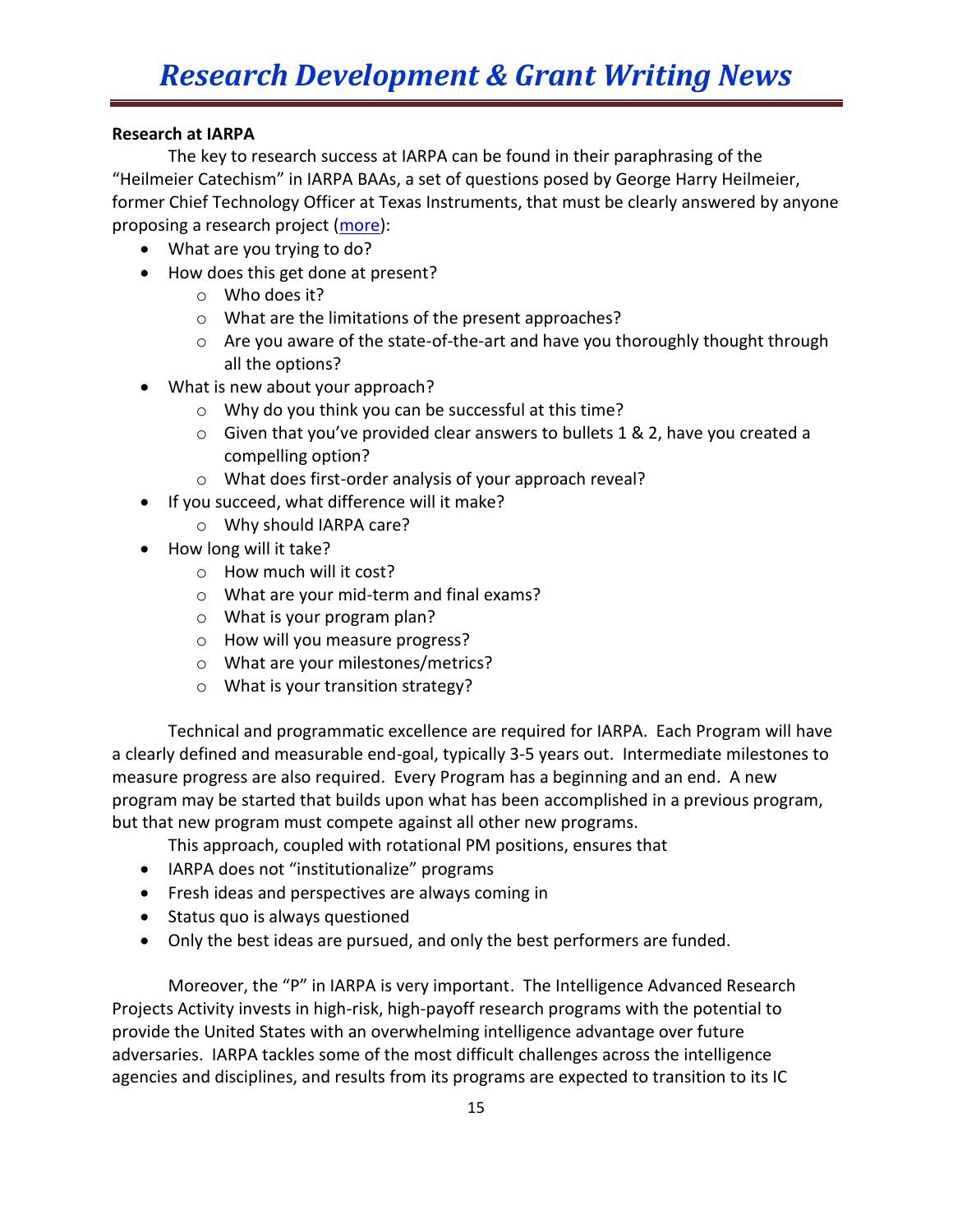### customers. *IARPA does not have an operational mission and does not deploy technologies directly to the field*.

### **There are three cutting-edge offices within IARPA:**

- [Office of Incisive Analysis.](http://www.iarpa.gov/office_incisive.html) The goal of the programs in this office is to maximize **insight** from the information collected, in a **timely** fashion.
	- $\circ$  Advanced tools and techniques that will enable effective use of massive volumes of multiple and disparate sources of information.
	- $\circ$  Innovative approaches that dramatically enhance the analytic process.
- [Office of Safe & Secure Operations.](http://www.iarpa.gov/office_safe.html) The goal of the programs in this office is to be able to counter new capabilities implemented by adversaries that could threaten our ability to operate freely and effectively in a **networked** world.
- [Office of Smart Collection.](http://www.iarpa.gov/office_smart.html) The goal of the programs in this office is to dramatically improve the **value** of collected data from all sources.
	- $\circ$  Innovative modeling and analysis approaches to identify where to look and what to collect.
	- o Novel approaches to access.
	- $\circ$  Innovative methods to ensure the veracity of data collected from a variety of sources.

### **How to engage with IARPA**

- **[Website](http://www.iarpa.gov/index.html)**: [www.iarpa.gov](http://www.iarpa.gov/)
- Reach out to a PM or an Office Director (OD). Contact information is on the website.
- Schedule a visit if you are in the DC area, or invite us to visit you.
- Opportunities to Engage: Program BAAs.
- Proposers Days are a great opportunity to learn in advance what is coming, and to influence the BAA.
- Proposals are typically due 45-60 days after the BAA is published in order to be considered for the first round of evaluation, but most are open for a year.
- Read carefully. Follow instructions. Read posted Q&As and send Qs if you don't understand something. *Watch for amendments*.

### **IARPA Office-Wide BAAs for "Seedlings"**

- "Seedlings" are typically 9-12 months in duration. Intended to flesh out an idea to determine whether a full program is warranted.
- Each Office has one. Open year round. New topics get added periodically.
- Contact a PM or OD before submitting an abstract or proposal.
- **[Requests for Information](http://www.iarpa.gov/rfi.html)** (RFIs) often lead to workshops and ultimately programs and offer the opportunity to provide input as a PM is thinking about a new program. There are currently two open IARPA RFIs.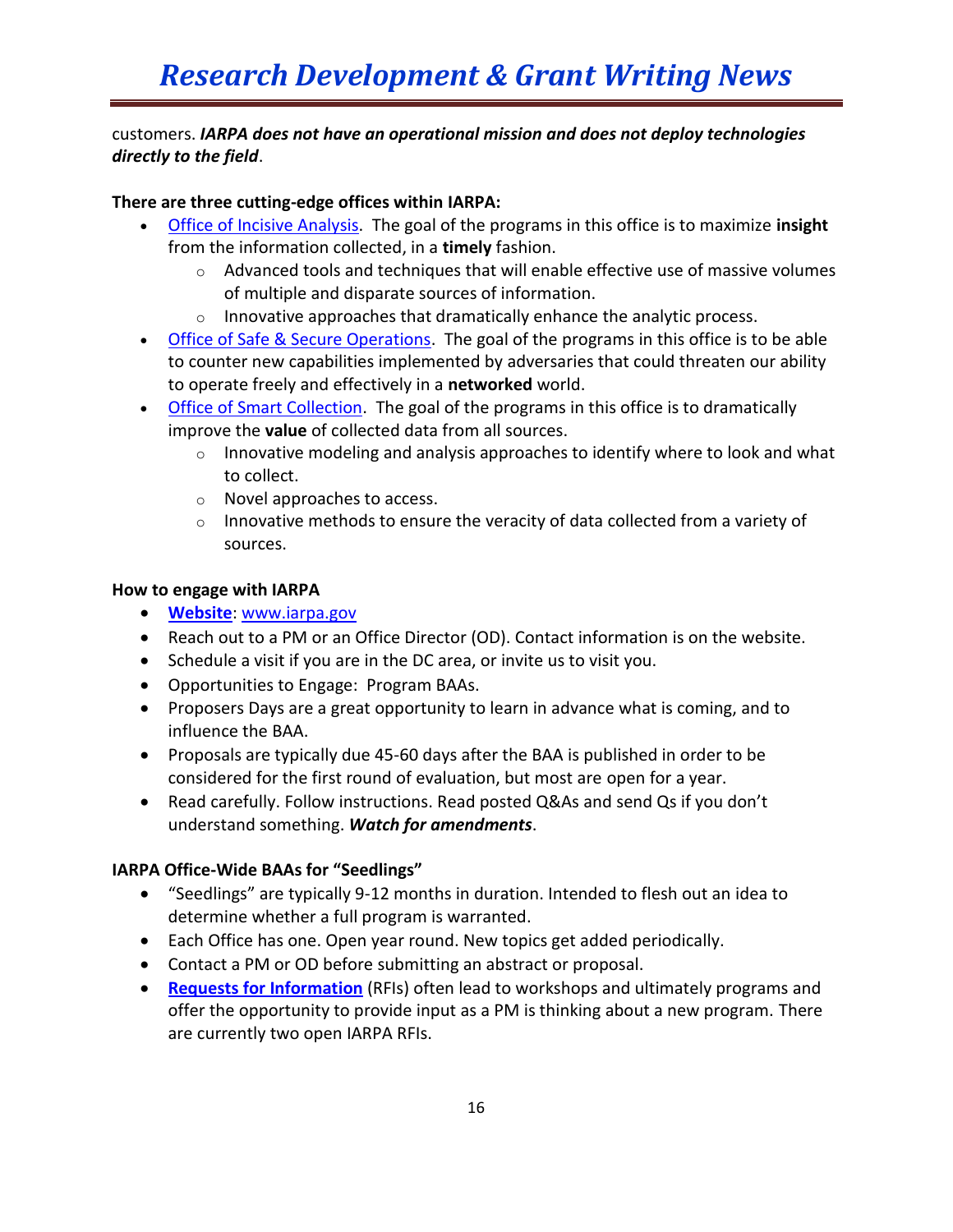### **Download pdf of Open IARPA Solicitations**

A full listing of currently open IARPA solicitations can be found [here.](http://www.iarpa.gov/open_solicitations.html) The below example taken from a currently open BAA represents the generic process of responding to an open BAA, including information on the core technical and scientific interests specific to the BAA, how to engage IARAP on questions related to the BAA, writing the abstract and proposal, and the review criteria.

### [IARPA Incisive Analysis Office Wide Broad Agency Announcement \(BAA\)](https://www.fbo.gov/index?s=opportunity&mode=form&tab=core&id=2cf4e8fb089b3604670230fa9ce7e920&_cview=1)

This announcement seeks research ideas for topics that are not addressed by emerging or ongoing IARPA programs or other published IARPA solicitations. It is primarily, but not solely, intended for early stage research that may lead to larger, focused programs in the future, so periods of performance will generally not exceed 12 months.

*In order to avoid the preparation and review of proposals poorly aligned with IARPA's mission*, and therefore unlikely to be selected for negotiation for award, offerors are strongly encouraged to schedule teleconferences via electronic mail, with IA Program Managers. The technical areas of interest of IA Program Managers and their contact information can be found on our web page [http://www.iarpa.gov/office\\_incisive.html](http://www.iarpa.gov/office_incisive.html) . Furthermore, *it is recommended that the first formal document submitted to IARPA be a five-page abstract describing the proposed research*. IARPA will review it and provide comments which may be useful if the offeror decides to prepare a full proposal.

Offerors are strongly encouraged to read the"Intelligence Advanced Research Projects Activity's (IARPA) Approach to Managing Organizational Conflicts of Interest (OCI)", found on IARPA's website at [http://www.iarpa.gov/IARPA\\_OCI\\_081809.pdf](http://www.iarpa.gov/IARPA_OCI_081809.pdf) .

*Classified abstracts and proposals are permitted* but must conform to the security classification guide under which the work is to be performed. Contact the IARPA Security Officer at (301) 851-7580 if additional clarification is required.

### *Successful proposals will concisely and completely answer the following questions, broadly known as the Heilmeier criteria*:

1. What are you trying to do?

2. How is it done at present? Who does it? What are the limitations of present approaches?

3. What is new about your approach? Why do you think that you can be successful at this time?

4. If you succeed, what difference will it make?

5. How long will it take? How much will it cost? How will you evaluate progress during and at the conclusion of the effort? (i.e., what are your proposed milestones and metrics?)

### *The proposal should articulate a statement of work with clearly defined technical tasks including, for each*,

- the expected duration;
- interdependencies;
- resource requirements;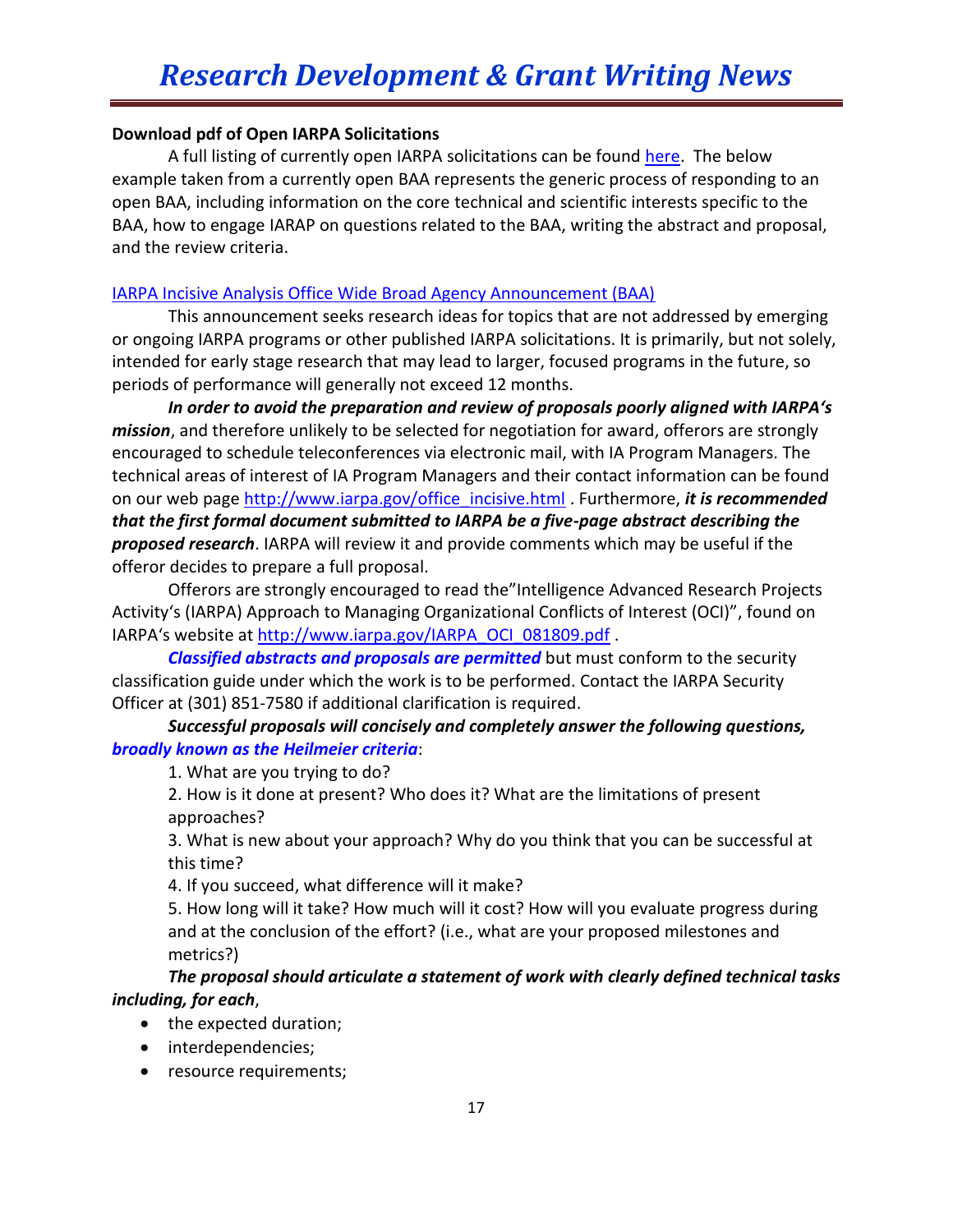- a product, event, or milestone that defines its completion (i.e. exit criterion);
- the primary organization responsible for its execution; and
- deliverables to be provided to the Government.

#### **Application Review Information**

#### **Proposal Review**

If there is no common statement of work for the BAA, each proposal will be reviewed on its own scientific merits and its relevance to IARPA's mission, not against other proposals responding to the Announcement. The following criteria will be applied, *in order of descending importance:* 

#### **Overall Scientific and Technical Merit**

The proposal clearly articulates quantitatively substantiated answers to each of the Heilmeier questions cited above. The technical approach is credible, innovative, and concisely delineated with a clear assessment of primary risks and means to mitigate them. Innovation will be judged in the context of the current state of the art.

#### **Effectiveness of the Proposed Work Plan**

The offeror's approach to achieving quantifiable milestones is explicitly described and substantiated. The milestones are crisply defined and logically support decisions by the offeror or the Government. The proposed schedule is realistic and critical paths are identified. The role and relationships among team members are balanced and transparent, and the time commitments from key personnel are sufficient. Requirements for timing and delivery of Government Furnished Property, Equipment, or Information (GFP, GFE, or GFI) are clearly delineated.

#### **Alignment with IARPA's Mission**

The proposed work has the potential to provide the U.S. with an overwhelming intelligence advantage over its future adversaries and the proposed approach to intellectual property rights is in the best interest of the Government.

#### **Relevant Experience and Expertise**

The offeror's capabilities, related experience, facilities, techniques, or unique combination of these needed to achieve the proposal's objectives will be evaluated. The qualifications, capabilities, and experiences of the principal investigator and key personnel are matched to the technical challenges. Time commitments of key personnel are appropriate for their proposed contribution to the effort.

#### **Cost Realism**

The proposed costs are realistic to accomplish the proposed effort. The cost proposal delineates and justifies all expenses including those incurred to support subcontractors and